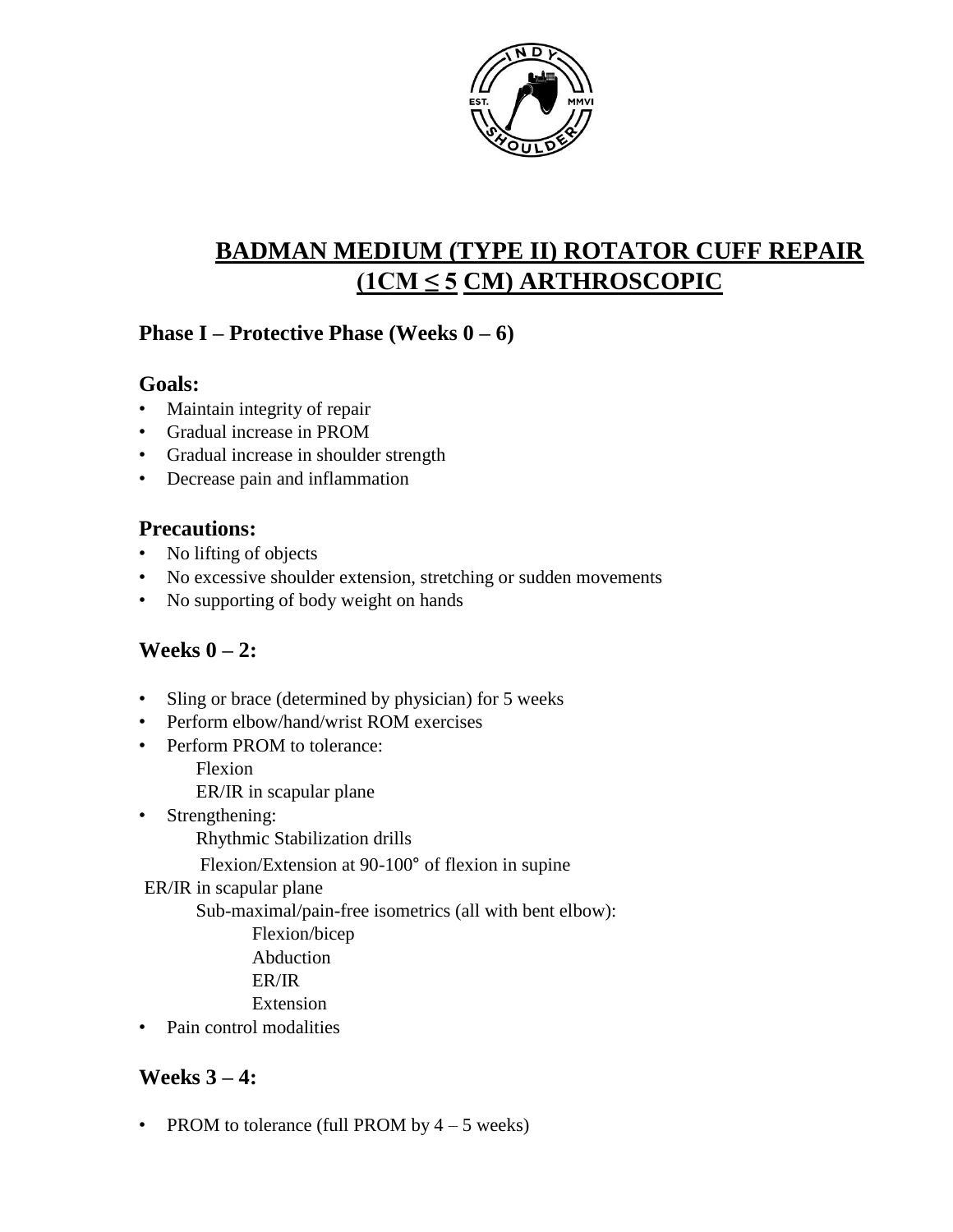

• AAROM:

Flexion to 90° ER/IR to tolerance in scapular plane Initiate gentle ER/IR to 45° at 90° abduction

• Strengthening:

Tubing ER @ 0° abduction Isotonics (light): Prone rows to neutral arm position Prone horizontal abduction Bicep curls

### **Weeks 5 – 6:**

- Discontinue brace or sling
- Continue PROM and stretching to maintain full PROM
- AAROM:
	- Flexion to tolerance

ER/IR to tolerance in scapular plane

- ER/IR to tolerance at 90° abduction
- AROM:

Flexion to 90°

• Strengthening:

Continue tubing ER @ 0° abduction

Continue isotonics (light): Prone rows to neutral arm position Prone horizontal abduction Bicep curls

• Upper extremity cycle

# **Phase II – Intermediate Phase (Weeks 7 – 12)**

#### **Goals:**

- Full, non-painful A/PROM (week 10)
- Gradual improvement of strength and power
- Gradual return to light functional activities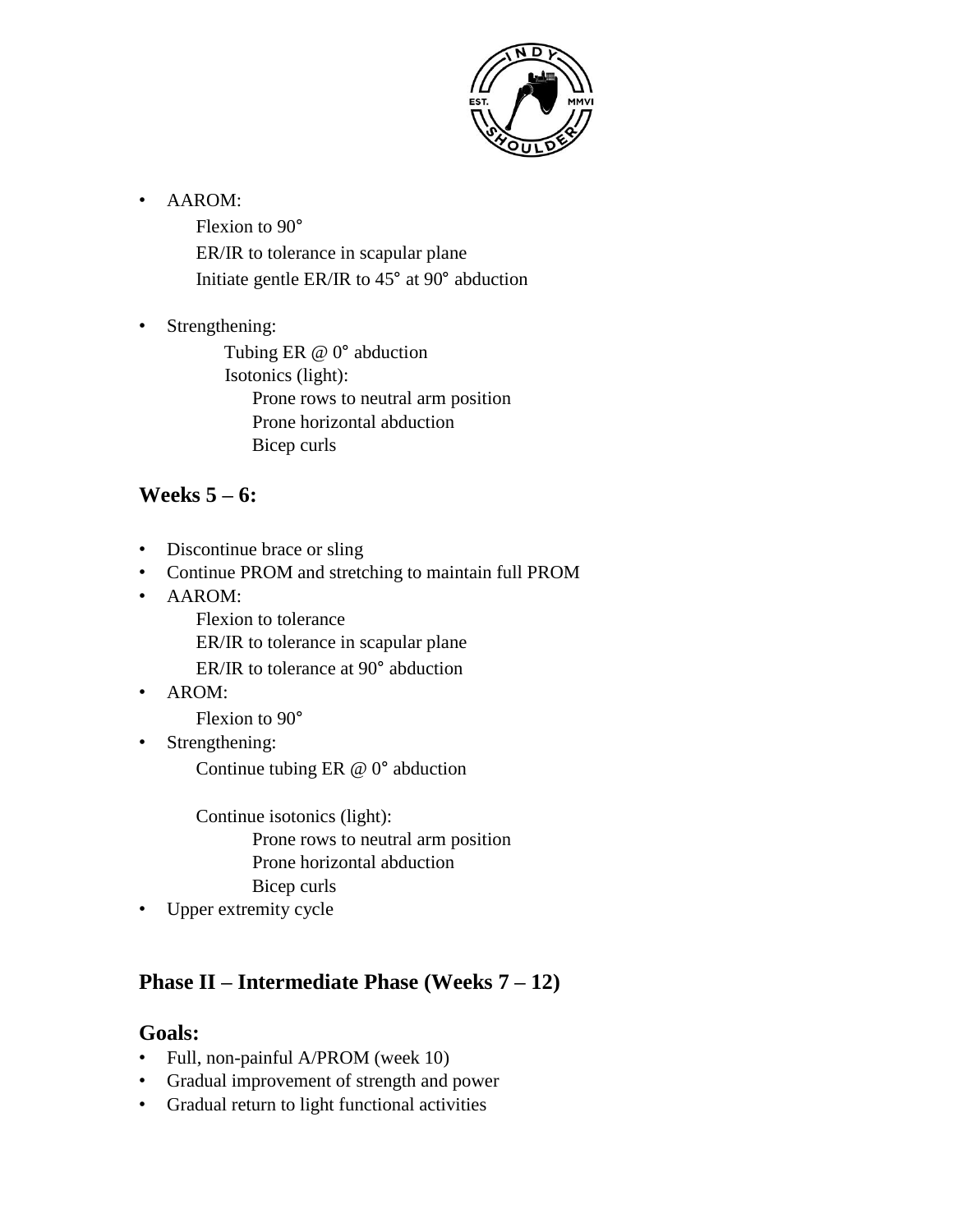

### **Weeks 7 – 10:**

- Maintain full PROM and progress to full AAROM
- Strengthening:

Continue/progress rhythmic stabilization drills

Continue tubing ER at 0° abduction working on endurance Tubing scapular strengthening to neutral working on endurance Isotonics (gradually progress resistance): Flexion to  $90^0$  (no resistance until AROM is without hiking) ER/IR in side lying Prone rows Prone horizontal abduction Biceps/triceps

### **Weeks 10 – 12:**

- Maintain full AAROM and progress to full AROM
- Strengthening:

Continue isotonic/tubing and stabilization strengthening Closed chain stabilization drills

# **Phase III – Advanced Strengthening Phase (Weeks 13 – 20)**

#### **Goals:**

- Maintain full, non-painful ROM
- Improve shoulder complex strength and neuromuscular control
- Gradual return to functional activities

# **Weeks 13 – 20:**

- Maintain PROM, AAROM and AROM
- Initiate self-capsular stretches if shoulder is tight
- Strengthening:
	- High-speed isokinetics for ER/IR in neutral

Begin general shoulder strengthening with precautions:

- Latissimus pulls with narrow grip and arms in front of body
- Chest press with light dumbbells keeping elbows anterior to shoulder Machine rows
- Military press with light dumbbells and arms in front only